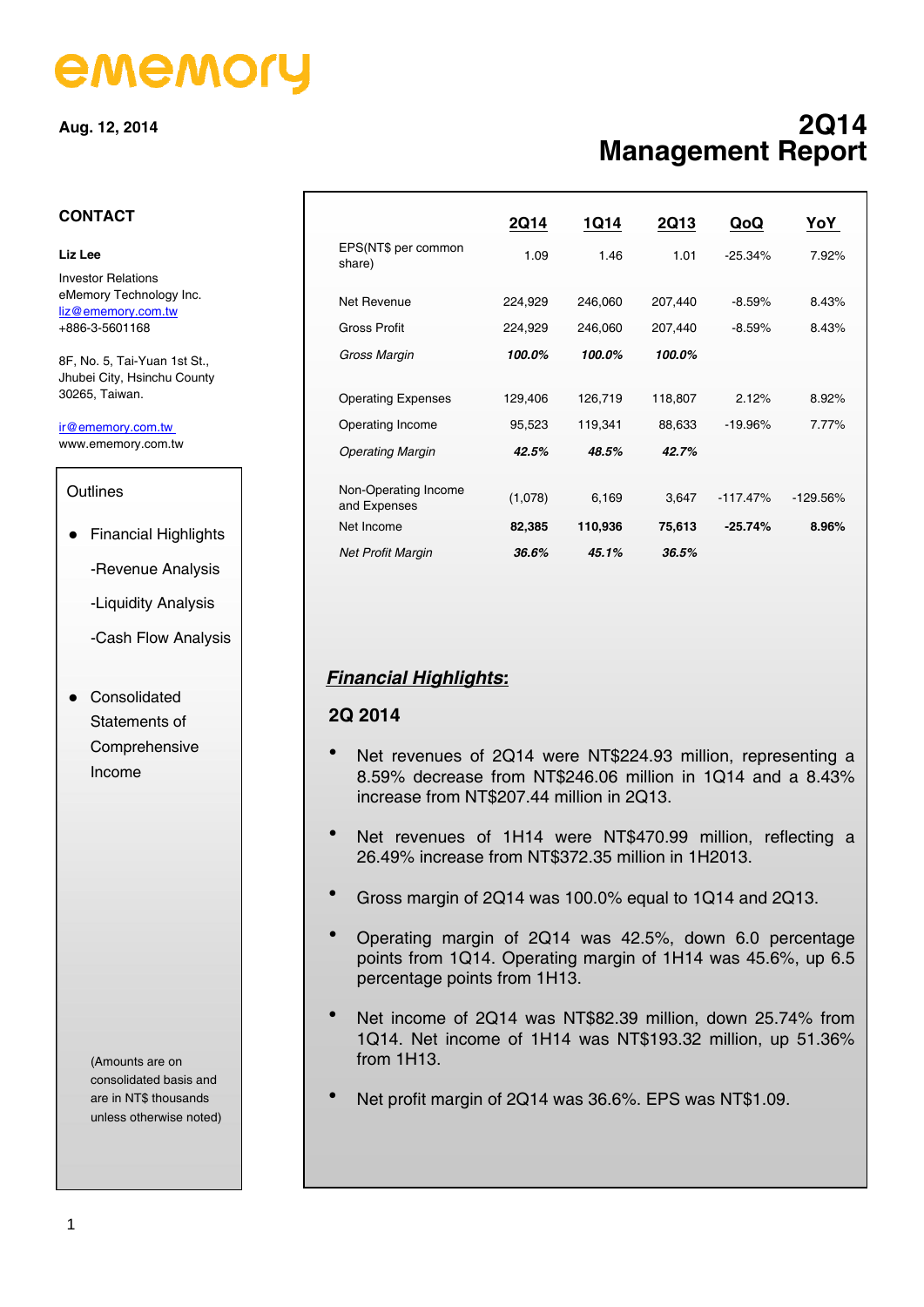**eMemory** Aug. 12, 2014

# **I. Revenue Analysis**

#### **I. Revenue Analysis**

| (NT\$ thousands) | <b>2Q14</b> | 1Q13    | <b>2Q13</b> |
|------------------|-------------|---------|-------------|
| Licensing        | 57,198      | 75,045  | 80,948      |
| Royalty          | 167,731     | 171.015 | 126,492     |
| Total            | 224,929     | 246,060 | 207,440     |

#### *Revenue Analysis:*

The revenues for 2Q14 totaled NT\$224.93 million, representing a decrease of 8.59% compared to 1Q14 and an increase of 8.43% over the same period of last year.

The licensing revenues this quarter were NT\$57.20 million, representing a 23.78% decrease compared to 1Q14 and a decrease of 29.34% over the same period of last year. Due to technology licensing project scheduling, the majority of technology license revenue will be recognized in the 2nd half of the year. The number of new tape outs was also influenced by foundry capacity tightness.

The royalty revenues in 2Q14 totaled NT\$167.73 million, representing a slight decrease of 1.92% compared to 1Q14, and an increase of 32.60% over the same period of last year. For royalty, the income was contributed primarily by the rising demand of LCD driver ICs, power management ICs, sensor ICs and microcontrollers.

Looking towards the 2nd half of the year, royalty revenues will benefit from the release of new smart phone models containing an increasing number of eMemory IP, and our IP penetration into IOT (internet of things) application chips will also continue to expand.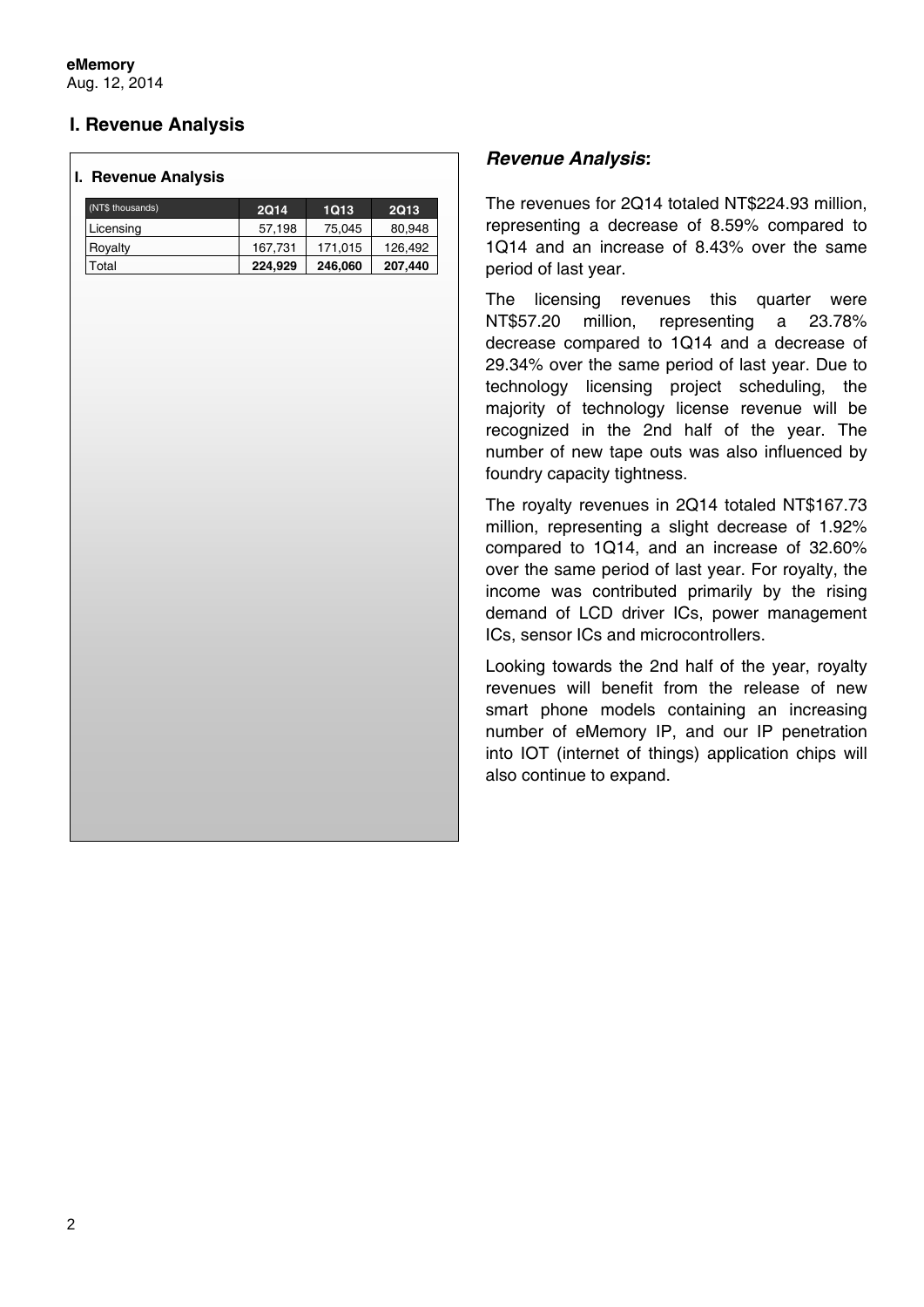# **II. Liquidity Analysis**

| <b>II - Liquidity Analysis</b><br>(Balance Sheet Items) |           |           |             |  |
|---------------------------------------------------------|-----------|-----------|-------------|--|
| (In NT\$ thousands)                                     | 2Q14      | 1Q14      | <b>2Q13</b> |  |
| Cash & Marketable Securities                            | 1,378,831 | 1,280,822 | 1,099,744   |  |
| <b>Accounts Receivable</b>                              | 56,687    | 67,394    | 48,288      |  |
| Inventories                                             | 0         | 0         | O           |  |
| <b>Other Current Assets</b>                             | 21,287    | 16,617    | 16,383      |  |
| <b>Total Current Assets</b>                             | 1,456,805 | 1,364,833 | 1,164,415   |  |
| Short-term Loans                                        | 0         | O         | O           |  |
| <b>Accounts Payable</b>                                 | O         | O         | O           |  |
| Accrued Liabilities and                                 | 486,196   | 175,582   | 324,829     |  |
| <b>Others</b><br><b>Total Current Liabilities</b>       | 486,196   | 175,582   | 324,829     |  |
| Current Ratio (x)                                       | 3.0       | 7.8       | 3.6         |  |
| <b>Net Working Capital</b>                              | 970,609   | 1,189,251 | 839,586     |  |

# **III. Cash Flow Analysis**

| III. Cash Flow Analysis               |              |             |
|---------------------------------------|--------------|-------------|
| (In NT\$ thousands)                   | 2Q14         | <b>2Q13</b> |
| Income before Income Tax              | 219,955      | 149,776     |
| Depreciation & Amortization           | 19,098       | 19,764      |
| Other Operating Sources/(Uses)        | (24,083)     | (14,602)    |
| <b>Total Operating Sources/(Uses)</b> | 214,970      | 154,938     |
| Capital Expenditure                   | (17, 481)    | (12, 131)   |
| Marketable Financial Instruments      | (47,210)     | (19,985)    |
| Other Investing Sources/(Uses)        | 5,753        | 1,438       |
| <b>Net Investing Sources/(Uses)</b>   | (58, 938)    | (30, 678)   |
| Short-term Loans                      | 0            | O           |
| Cash Dividends                        | <sup>0</sup> | O           |
| Other Financing Sources/(Uses)        | 18           | (31,074)    |
| <b>Net Financing Sources/(Uses)</b>   | 18           | (31,074)    |
| <b>Exchange Rate Changes</b>          | (730)        | 1,691       |
| <b>Net Cash Position Changes</b>      | 155,320      | 94,877      |
| <b>Ending Cash Balance</b>            | 1,363,707    | 1,079,744   |

# *Liquidity Analysis:*

At the end of 2Q14, cash and marketable securities totaled NT\$1,378.83 million, increased by NT\$98.00 million from 1Q14.

Total current liabilities was NT\$486.20 million, increased by NT\$310.61 million from 1Q14.

Net working capital was NT\$970.61 million and current ratio was 3.0x.

# *Cash Flow Analysis:*

Cash generated from operating activities totaled NT\$214.97 million at the end of 2Q14, representing an increase of NT\$60.03 million from 1Q14.

Net cash used in investing activities was NT\$58.94 million, NT\$28.26 million higher than that in 2Q13.

At the end of 2Q14, eMemory's cash balance was NT\$1,363.71 million.